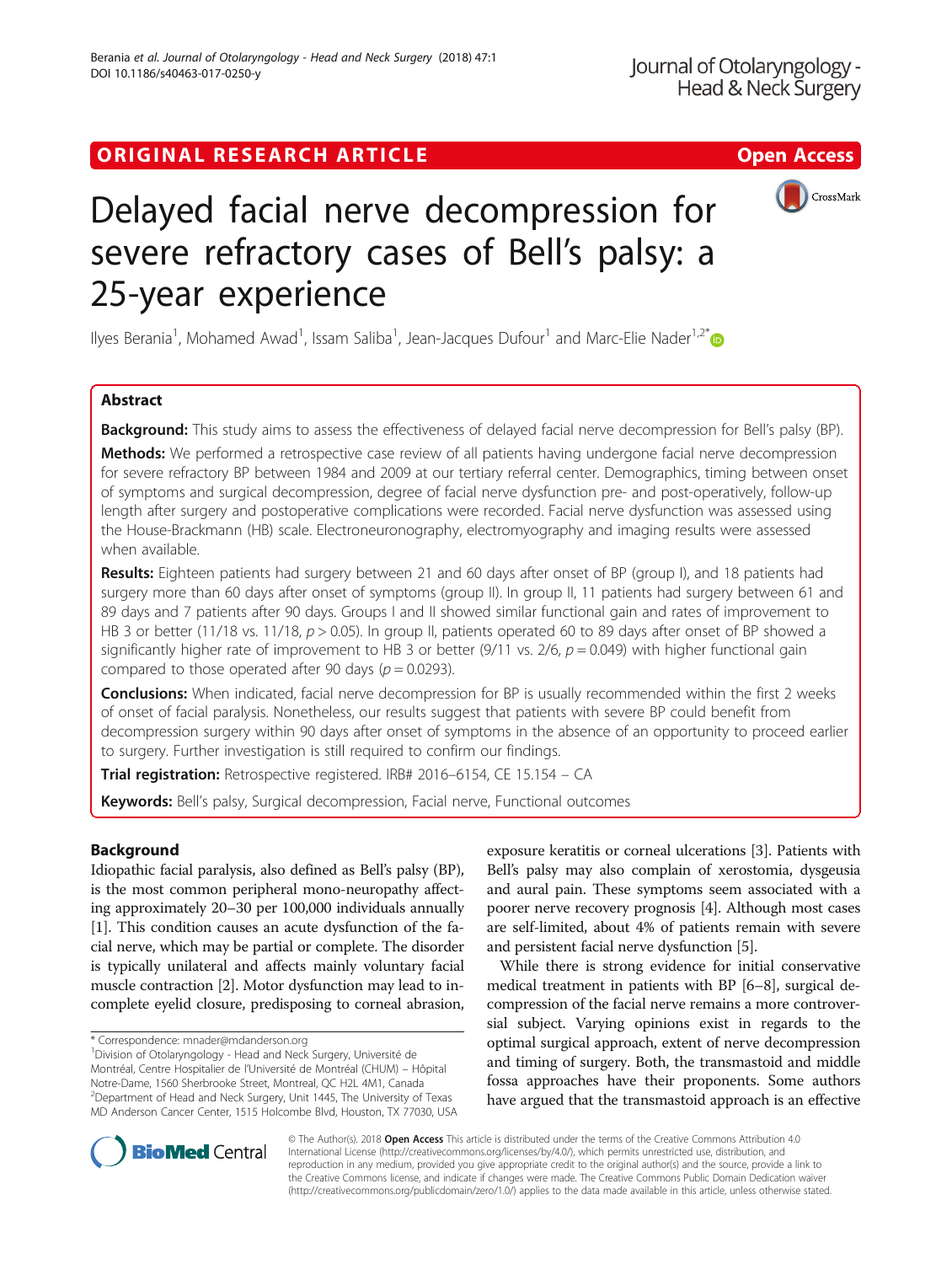treatment option that allows sufficient access to the facial nerve with low complication rates [[9](#page-5-0)]. They have described techniques to decompress the geniculate ganglion and the distal labyrinthine segment while avoiding temporal lobe compression. Others have abandoned that procedure in favor of the middle fossa approach. They believe it offers better access to the facial nerve medial to the geniculate ganglion while having an acceptable complication risk profile [[10](#page-5-0)]. The controversy around the choice of the surgical approach is closely related to the debate regarding the extent of nerve decompression. Some authors have recommended to decompress specifically the labyrinthine and meatal segments of the facial nerve [\[10](#page-5-0)]. These recommendations are based on studies showing that these two segments are the narrowest portions of the temporal bone at which nerve conduction blockage commonly occurs [\[11, 12\]](#page-6-0). Others have recommended instead subtotal decompression from the labyrinthine segment to the stylomastoid foramen based on their results showing reduced recurrences of BP and improved recovery [\[13\]](#page-6-0). Regarding timing of surgery, it is generally accepted that most favorable outcomes are obtained when decompression is performed within the first 14 days after onset of symptoms [[14](#page-6-0)]. However, some studies have suggested potential benefits from delayed decompression anywhere from 1 month up to 4 months following the onset of BP [[9](#page-5-0), [15](#page-6-0), [16](#page-6-0)]. Determining the role of delayed decompression is clinically relevant, especially considering the reality of the Canadian Healthcare system where patients may experience significant delays before being assessed by a neurotologist.

The benefits of surgical decompression in BP still need to be further clarified because of the lack of randomized reports addressing the subject and the potential significant surgical risks. More precisely, the role of delayed surgical decompression remains unclear. The present study reports clinical outcomes of patients with persistent and severe Bell's palsy who underwent delayed facial nerve decompression surgery at our institution.

# Methods

After obtaining institutional review board approval (University of Montreal Hospital Center, IRB# 2016– 6154, CE 15.154 – CA), we conducted a retrospective case review that included all patients having undergone facial nerve decompression between 1984 and 2009 for severe refractory BP at our tertiary care center. A total of 36 patients were selected based on the following inclusion criteria: 1) Early onset facial paralysis concordant with a diagnosis of Bell's palsy, 2) age  $\geq 18$  years, 3) patients with a persistent House-Brackmann (HB) grade V or VI in early assessments prior to surgical intervention, 4) initial management with high-dose steroids with or without antiviral agents or clinical surveillance only (i.e. no oral steroids).

Patients presenting early, within 2 weeks of onset of BP, were treated medically with oral corticosteroids. Those diagnosed within 3 days of onset also received antiviral therapy. Surgical decompression was systematically offered to patients with persistent facial paralysis HB grade 5 or 6 who showed more than 90% denervation on electroneuronography (ENoG). A certain proportion of our patients could not undergo ENoG testing, either because they presented more than 21 days after onset of symptoms or testing was unavailable. It was the practice of the senior neurotologist (JJD) to offer surgery to those patients after an in-depth discussion about the controversies and uncertainty of this treatment option in the absence of electrophysiological testing.

All 36 patients underwent transmastoid decompression surgery. A surgical technique similar to the one described by Yanagihara et al. was followed [[17](#page-6-0)]. In summary, after completing a mastoidectomy, the vertical segment of the facial nerve was identified, and the facial recess was drilled out. The incudostapedial joint was carefully disarticulated, and the incus was temporarily removed. Air cells anterior to the superior bony semicircular canal were widely dissected, allowing access to the geniculate ganglion and distal labyrinthine segment. Through this transmastoid approach, the facial nerve was decompressed 180 degrees from the distal labyrinthine segment to the stylomastoid foramen, including the geniculate ganglion. The epineurium was carefully incised using a fine Beaver blade. At the end of the procedure, a tympanomeatal flap was elevated, and the incus was interposed. Two patients also underwent a middle fossa exposure in addition to a transmastoid approach. This change in surgical technique reflected the individual preference of one of the neurotologists (IS) who joined our institution in 2003.

Patients who underwent surgical decompression were classified according to the time between the onset of facial paralysis, determined during the first visit with a neurotologist, and day of the surgery; group I included patients who had surgery 21 to 60 days after onset of symptoms while group II comprised those with surgery performed >60 days. The second group was further divided as group IIa for patients having undergone surgery between 61 and 89 days and group IIb for those operated 90 days or more after onset of symptoms. Our study did not identify any patients who had early surgery within 21 days of initial diagnosis.

For each patient, the following data was obtained: demographic parameters, initial use of conservative therapy, timing between onset of symptoms and surgical decompression, degree of facial nerve dysfunction pre- and post-operatively, follow-up visits after surgery, and postoperative complications. Facial nerve dysfunction was assessed using the House-Brackmann (HB) grading scale.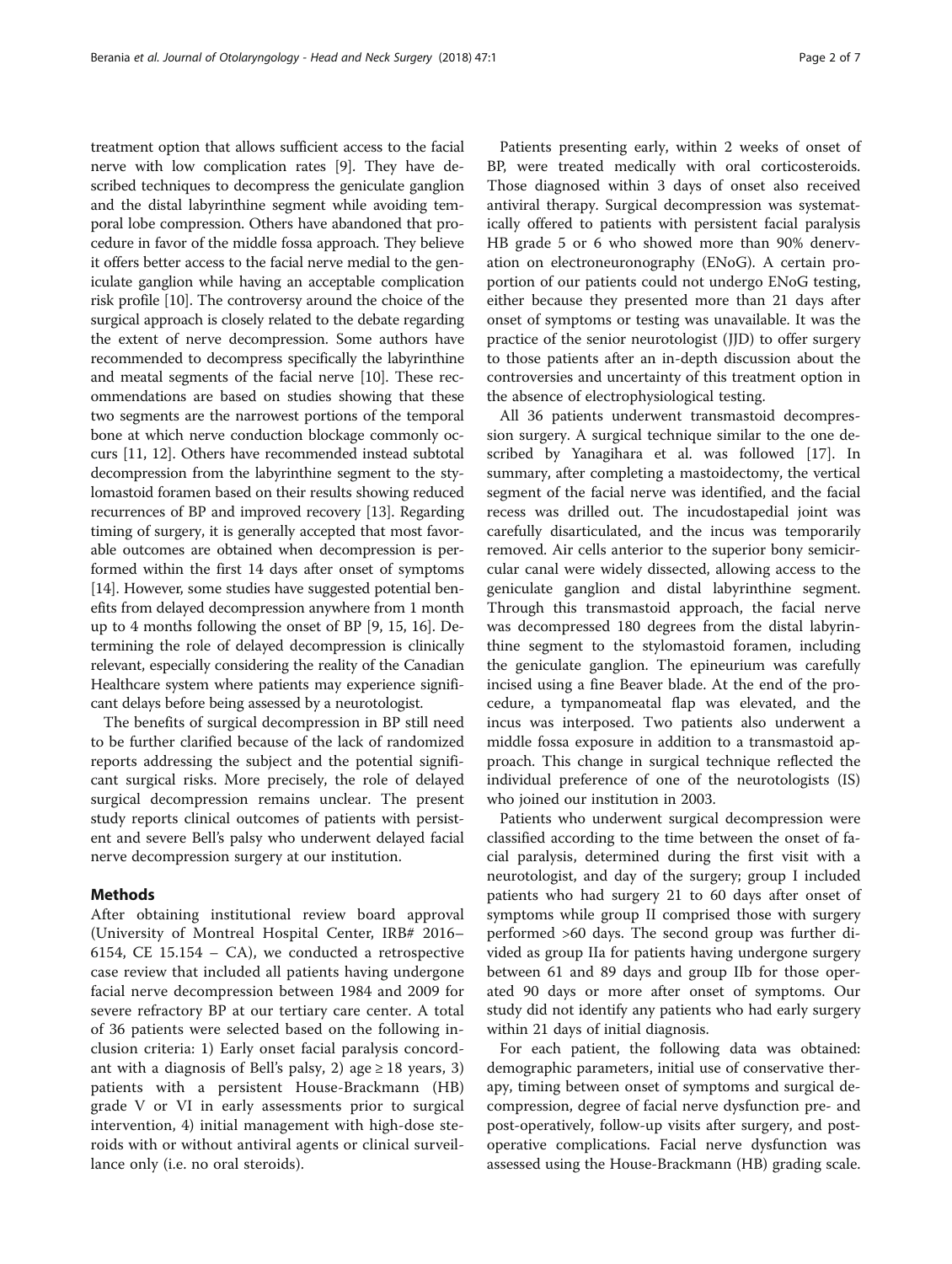Electroneuronography, EMG and imaging results were assessed when available.

Functional improvement of facial nerve was reported using three methods: 1) Proportion of patients with a final HB grade of 3 or better; 2) Simple functional gain was defined as the algebraic difference between pre and postoperative HB grades; 3) Weighted functional gain relied on a point-based scale more reflective of the clinical function of the facial nerve. It was based on postoperative HB grades (Table 1), and it allowed us to give more importance to HB 1 and 2 results compared to the simple functional gain method. Also, as opposed to the simple function gain calculation, no points were given if HB scores went from 6 to 5, as this degree of change did not represent a clinically significant improvement.

## Statistical analysis

All statistical analyses were performed using SPSS version 19.0 (SPSS, Chicago, IL, USA). Data presented as ratios was analyzed using the Pearson  $\chi^2$  test or Fisher exact 2-tailed test if there were fewer than 10 patients in any cell of a  $2 \times 2$  grid. Parametric demographic and clinical data were analyzed using the ANOVA and t-test. Simple and weighted functional gains were evaluated using the Mann-Whitney test as these represented nonparametric data. Correlation between the length of follow-up and facial nerve improvement was evaluated using linear regression analysis. A  $p$  value <0.05 was considered statistically significant.

# Results

Our studied population included 19 males (52.7%) and 17 (47.2%) female patients. The mean age at diagnosis was 47.0 ( $\pm$  14.4) years. Three (8.6%) patients had a recurrent condition at the time of assessment. Among our group of patients, 26 (72.2%) patients presented total facial paralysis (HB VI). ENoG studies were available for 13 (36.1%) patients, all of whom had 0% residual nerve

Table 1 Weighted functional gain scale

| Pre and post-operative HB score | Improvement points attributed |
|---------------------------------|-------------------------------|
| $6$ to $6$                      | $\mathbf 0$                   |
| 5 to 5                          | $\mathbf 0$                   |
| 6 to 5                          | 0                             |
| 5 to 4                          | 1                             |
| $6$ to $4$                      | 1                             |
| $6$ to $3$                      | $\overline{2}$                |
| $5$ to $3$                      | $\overline{2}$                |
| $6$ to $2$                      | 3                             |
| $5$ to $2$                      | 3                             |
| $6$ to 1                        | $\overline{4}$                |
| $5$ to 1                        | $\overline{4}$                |

function on testing. Follow-up visits of patients were between 30 days and 8 years post-operatively. A mild correlation was noted between length of follow-up and improvement in facial nerve function when using final HB grade (R squared =  $0.31$ ,  $p < 0.01$ ) and weighted functional gain (R squared =  $0.30$ ,  $p < 0.01$ ) as our measures of facial nerve improvement. No correlation was noted between length of follow-up and simple functional gain. (R squared = 0.06,  $p = 0.1454$ ). Additional parameters are shown in Table [2.](#page-3-0)

Our study population included 18 (50.0%) patients who underwent surgery 21 to 60 days (group I) and 18 (50.0%) patients who had surgery >60 days (group II) after onset of symptoms. Within group II, 11 (61.1%) cases underwent surgical decompression between 60 and 89 days (group IIa) and 7 (38.9%) patients after 89 days (group IIb). Post-operative clinical improvement to HB 3 or better at the last follow-up visit was observed for 11 (61.1%) patients in group I and 11 (61.1%) patients in group II. In the second group, 9 (81.8%) patients in group IIa and 2 (28.6%) patients in group IIb, showed favorable recovery ( $p = 0.049$ ). Additional parameters including final HB grading and preoperative studies are available in Table [3](#page-3-0).

Comparison of clinical improvement scores revealed no significant difference between surgical decompression in patients who underwent surgery 21 to 60 days (group I) compared to patients operated after 60 days (group II,  $p = 0.9862$ ). However, we noted that patients who underwent surgical decompression between 60 and 89 days (group IIa) showed a statistically significant higher clinical improvement score in comparison to those operated past 90 days (group IIb) for simple functional gain and weighted functional gain ( $p = 0.0293$  and  $p = 0.0314$ , respectively) (Table [3\)](#page-3-0).

We performed an additional subgroup analysis of only those subjects who had been initially managed with oral steroids. This analysis also excluded the two patients who underwent middle fossa decompression as to have a more homogenous population. No significant difference in clinical improvement scores was noted between group I (11 patients) and group II (eight patients) (Table [4](#page-4-0)).

The most commonly encountered surgical complication was tympanic membrane perforation following tympanomeatal flap elevation in 4/36 patients (11.1%). The other reported complications were post-operative hematoma (2/36, 5.6%) and surgical site infection (1/36, 2.8%). Audiogram results were not systematically available, and no conclusions could be drawn regarding the rate of hearing loss. Review of the operative reports did not reveal any instances of damage to the bony labyrinth or increased difficulty decompressing the distal labyrinthine segment of the facial nerve.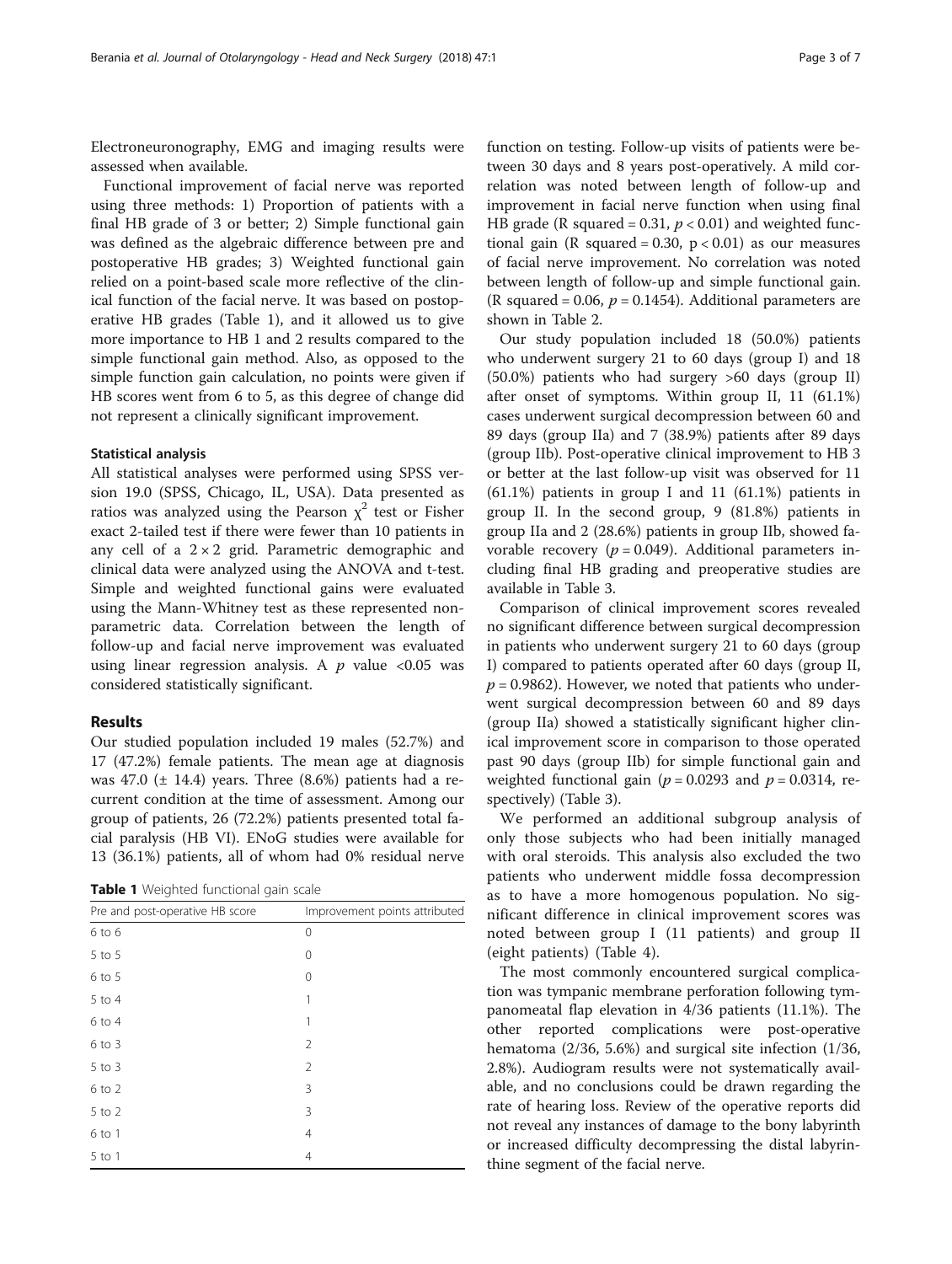| Characteristic                        | Total<br>$(n = 36)$               | Decompression, 21-60 days<br>$(n=18)$ | Decompression, 60-89 days<br>$(n = 11)$ | Decompression, $\geq$ 90 days<br>$(n=7)$ | P value      |
|---------------------------------------|-----------------------------------|---------------------------------------|-----------------------------------------|------------------------------------------|--------------|
| Age (mean $\pm$ SD)                   | $47.0 \pm 14.4$                   | $46.0 + 12.9$                         | $47.7 + 17.1$                           | $50.6 \pm 16.3$                          | $P = 0.767$  |
| Male/female ratio                     | 19/17                             | 9/9                                   | 7/4                                     | 3/4                                      | $P = 0.6529$ |
| Median months of follow-up<br>(range) | $12.2(1.0-97.3)$ 7.7 $(1.0-24.3)$ |                                       | 17.6 (1.0-97.3)                         | $15.0(2.0 - 84.0)$                       | $P = 0.164$  |
| Affected side (Right/Left)            | 17/19                             | 9/9                                   | 4/7                                     | 4/3                                      | $P = 0.6529$ |
| SD standard deviation                 |                                   |                                       |                                         |                                          |              |

<span id="page-3-0"></span>Table 2 Demographic data and clinical characteristics of patients

**Discussion** 

To our knowledge, the present study represents one of the largest assessments of patients who underwent delayed surgical decompression for severe BP refractory to medical treatment. While no significant differences were noted between the two main comparison groups, the subgroup analysis suggests that patients with severe BP may benefit from decompression surgery up to 90 days after the onset of symptoms in the absence of an opportunity to proceed earlier to surgery.

Previous studies have reported variable results following delayed facial nerve decompression in patients with refractory BP. Similar to our findings, Bodenez et al. have reported favorable outcome with delayed facial nerve decompression in 13 patients with advanced facial paralysis who were operated between 1 to 4 months from the onset of BP [\[15\]](#page-6-0). At a one-year follow-up assessment, all their patients had showed clinical recovery to HB grade III or better. Yanagihara et al. reached similar conclusions [[9](#page-5-0)].

They reported outcomes following transmastoid decompression done between 15 and 120 days after the onset of BP. Although they noted optimal results when surgery was performed early, their data suggested that delayed decompression up to 3 months may still be beneficial. They noted that 38.1% of patients operated between 31 to 60 days after onset achieved HB grade 1 compared to only 23.2% in the control group. Also, all patients treated after 60 days achieved a score of HB 3 or better compared to 86% in the nonsurgical group. On the other hand, other studies have not found delayed decompression to be as effective. Li et al. examined the outcome of transmastoid decompression 2 months after the onset of symptoms in refractory BP patients who were initially treated with corticosteroids [\[18\]](#page-6-0). Patients who underwent surgery between 2 and 3 months after onset of symptoms had an initial higher rate of facial function improvement compared to the control group at the three-month follow-up. However, that difference was not present at the 12-month follow-up

Table 3 Pre- and postoperative clinical parameters

| Parameters                                             | Total<br>$(n = 36)$ | Decompression, 21-60 days<br>$(n = 18)$ (Group I) | Decompression, 60-89 days<br>$(n = 11)$ (Group IIa) | Decompression, $\geq$ 90 days P value<br>$(n=7)$ (Group IIb) |                |  |
|--------------------------------------------------------|---------------------|---------------------------------------------------|-----------------------------------------------------|--------------------------------------------------------------|----------------|--|
| Patients treated with<br>preoperative steroids (no, %) | 19 (52.8)           | 11(61.1)                                          | 6(54.5)                                             | 2(28.6)                                                      | $P = 0.4130$   |  |
| Preoperative EMG (no, %)                               | 11(30.6)            | 5(27.8)                                           | 4(36.4)                                             | 2(28.6)                                                      | $P = 0.8810$   |  |
| Preoperative ENoG (no, %)                              | 13(36.1)            | 7(38.9)                                           | 4(36.3)                                             | 2(28.6)                                                      | $P = 0.8900$   |  |
| Delay before surgery<br>(Mean days, range)             | $63(21-205)$        | $38(21-57)$                                       | 68 (62-79)                                          | 127 (90-205)                                                 |                |  |
| Initial Facial Function<br>(HB mean, $\pm$ SD)         | $5.7 \pm 0.6$       | $5.7 \pm 0.6$                                     | $5.6 \pm 0.7$                                       | $5.7 \pm 0.5$                                                | $P = 0.5200$   |  |
| Final Facial Function<br>(HB mean, $\pm$ SD)           | $3.3 \pm 0.9$       | $3.2 \pm 0.7$                                     | $2.9 \pm 1.0$                                       | $4.0 \pm 0.8$                                                | $P = 0.0772$   |  |
| Simple Functional Gain<br>(mean gain, $\pm$ SD)        | $2.4 \pm 1.0$       | $2.4 \pm 1.0$                                     | $2.8 \pm 0.8$                                       | $1.7 \pm 1.1$                                                | $\#P = 0.0293$ |  |
| Weighted Functional Gain<br>(mean gain, $\pm$ SD)      | $1.7 \pm 0.9$       | $1.7 \pm 0.8$                                     | $2.1 \pm 1.0$                                       | $1.0 \pm 0.8$                                                | $P = 0.0314$   |  |
| Final HB score 3 or better (no, $\%$ ) 22 (61.1)       |                     | 11(61.1)                                          | 9(81.8)                                             | 2(28.6)                                                      | ** $P = 0.049$ |  |
| Final HB score 2 or better (no, $\%$ ) 6 (16.7)        |                     | 3(16.7)                                           | 3(27.3)                                             | 0(0)                                                         | $P = 0.3531$   |  |
|                                                        |                     |                                                   |                                                     |                                                              |                |  |

No number

% percentage

SD standard deviation

HB House-Brackmann score

#Statistical significance, simple functional gain between Group IIa (decompression 60–89 days) and Group IIb (≥ 90 days) in Mann-Whitney test (p = 0.0293) \*Statistical significance, weighted functional gain between Group IIa (decompression 60–89 days) and Group IIb (≥ 90 days) in Mann-Whitney test (p = 0.0314)

\*\* Statistical significance, final HB score 3 or better between Group IIa (decompression 60–89 days) and Group IIb (≥ 90 days) in Fisher exact test (p = 0.049)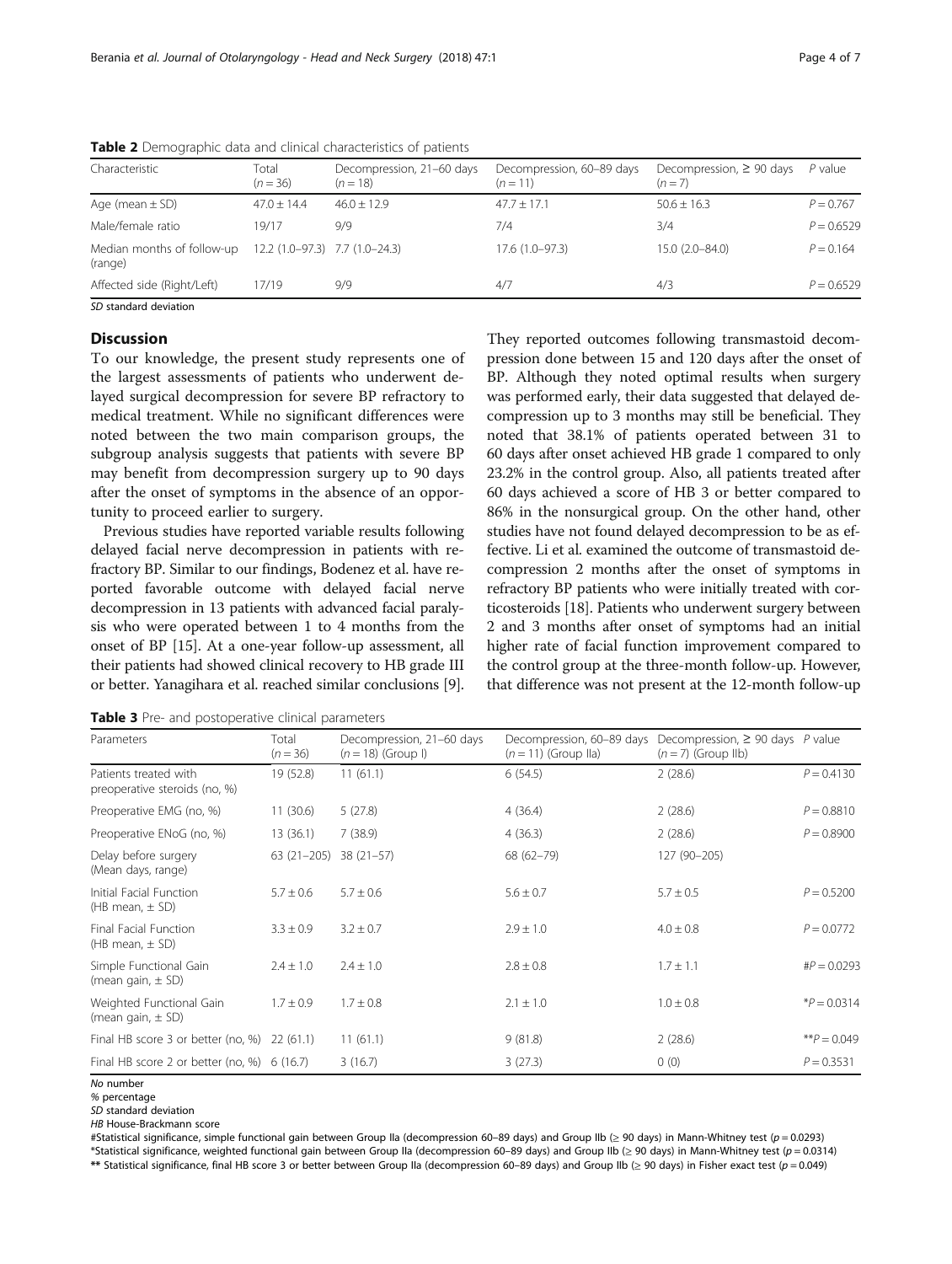| Parameters                                     | Total<br>$(n = 19)$ | Decompression, 21-60 days<br>$(n = 11)$ (Group I) | Decompression, >60 days<br>$(n = 8)$ (Group II) | $P$ value    |
|------------------------------------------------|---------------------|---------------------------------------------------|-------------------------------------------------|--------------|
| Preoperative EMG (no, %)                       | 5(26.3)             | 3(27.3)                                           | 2(25.0)                                         | $P = 0.9116$ |
| Preoperative ENoG (no, %)                      | 6(31.6)             | 4(36.4)                                           | 2(25.0)                                         | $P = 0.5988$ |
| Delay before surgery (mean days, range)        | $55(24-113)$        | $40(24-57)$                                       | $76(62 - 113)$                                  |              |
| Initial Facial Function (HB mean, $\pm$ SD)    | $5.9 \pm 0.3$       | $6.0 + 0.0$                                       | $5.7 + 0.5$                                     | $P = 0.3681$ |
| Final Facial Function (HB mean, $\pm$ SD)      | $3.2 \pm 0.7$       | $3.2 + 0.8$                                       | $3.3 + 0.7$                                     | $P = 0.9045$ |
| Simple Functional Gain (mean gain, $\pm$ SD)   | $2.5 \pm 1.0$       | $2.5 + 1.1$                                       | $7.4 + 0.8$                                     | $P = 0.8103$ |
| Weighted Functional Gain (mean gain, $\pm$ SD) | $1.7 + 0.8$         | $1.7 + 0.9$                                       | $1.8 + 0.7$                                     | $P = 1.0$    |
| Final HB score 3 or better (no, %)             | 12(63.2)            | 7(63.6)                                           | 5(62.5)                                         | $P = 0.9596$ |
| Final HB score 2 or better (no, %)             | 3(15.8)             | 2(18.2)                                           | 1(12.5)                                         | $P = 0.7374$ |

<span id="page-4-0"></span>Table 4 Pre- and postoperative clinical parameters of patients initially treated with oral steroids

No number

% percentage

SD standard deviation HB House-Brackmann score

visit. Similarly, Kim et al. evaluated the effectiveness of delayed transmastoid facial nerve decompression between 3 weeks and 2 months in 12 patients with BP [\[19](#page-6-0)]. Their study did not demonstrate any significant difference in facial nerve function between the surgical and control groups. Another study has recently reported recovery outcomes following delayed surgery done 2 weeks after diagnosis for patients with facial paralysis not responding to conservative management. It showed better functional gain when nerve decompression was performed within 2 weeks of onset of BP compared to delayed surgery beyond 26 days or medical treatment alone. Some beneficial effects were observed when surgery was done between 15 and 25 days [\[16\]](#page-6-0). Finally, Gantz et al. found greater recovery rates to HB grade I-II from facial paralysis if surgery was performed within 14 days of onset of BP [[14](#page-6-0)]. Except for the study by Li et al., the other papers did not include a subgroup analysis comparing patients who underwent surgery beyond 90 days to those operated 14 to 90 days after onset of symptoms. Therefore, findings similar to ours may not have been identified in these studies because of this absence of subgroup analysis.

The current clinical practice guidelines strongly recommend the early use of oral steroids in the treatment algorithm of BP [[2](#page-5-0)]. Several reports have showed greater recovery in nerve function with high dose oral steroids with or without anti-viral medication compared to placebo. In a recent double-blind randomized controlled study, Sullivan et al. reported that early treatment with prednisolone significantly improved the potential of complete recovery, up to 94.4% within 9 months compared to 81.6% for patients not taking steroids [\[6](#page-5-0)]. These findings have been further supported by a recent Cochrane review [[20\]](#page-6-0). Our study did not include a control arm of subjects treated conservatively with medical therapy alone. Nonetheless, part of our data can be compared to outcomes of conservative management available in the literature. For this comparison, it would be most appropriate to include the subset of our patients who had both oral steroids pre-operatively and a follow-up of at least 6 months. Eleven of our 36 subjects fill these criteria. Of these, 45.5% (5/11) achieved HB grade 2 or better and 100% HB 3 or better. Control groups of previous studies have had recovery to HB 2 or better between 41.7 and 65% and improvement to HB 3 or better between 81.1 and 94.4% [\[9,](#page-5-0) [14](#page-6-0), [19\]](#page-6-0). This comparison may suggest that delayed decompression helps avoid severe persistent facial paralysis of HB grade 4 or worse. In turn, it would help reduce the most undesired sequelae of BP, namely incomplete eye closure and the resulting ocular complications.

The pathophysiologic mechanism of BP and findings at surgery by some authors may help explain the role of delayed facial nerve decompression in refractory BP. Although a clear causative mechanism remains to be determined, viral pathogens, notably herpes simplex virus (HSV) have been identified as potential triggers causing nerve inflammation and conduction dysfunction [\[21\]](#page-6-0). The inflammatory response occurring along the facial nerve appears to induce an intrinsic compression at its narrowest anatomical passage in the labyrinthine segment. Supporting this theory, facial nerve inflammation and edema has been reported as common intraoperative findings in BP patients [[9](#page-5-0), [15](#page-6-0)]. Interestingly, Bodenez et al. consistently noted inflammatory changes of the facial nerve in all of their 13 patients who underwent delayed surgical decompression, even in those operated 4 months following onset of facial paralysis [[15](#page-6-0)]. Yanagihara et al. also noted edematous swelling of the facial nerve in most of their patients up to 3 months after onset [\[9\]](#page-5-0). Based on these findings and the results of our study, we could hypothesize that the inflammatory process may persist up to or even beyond 90 days following BP. Alternatively, our results may also be suggestive of a fibrotic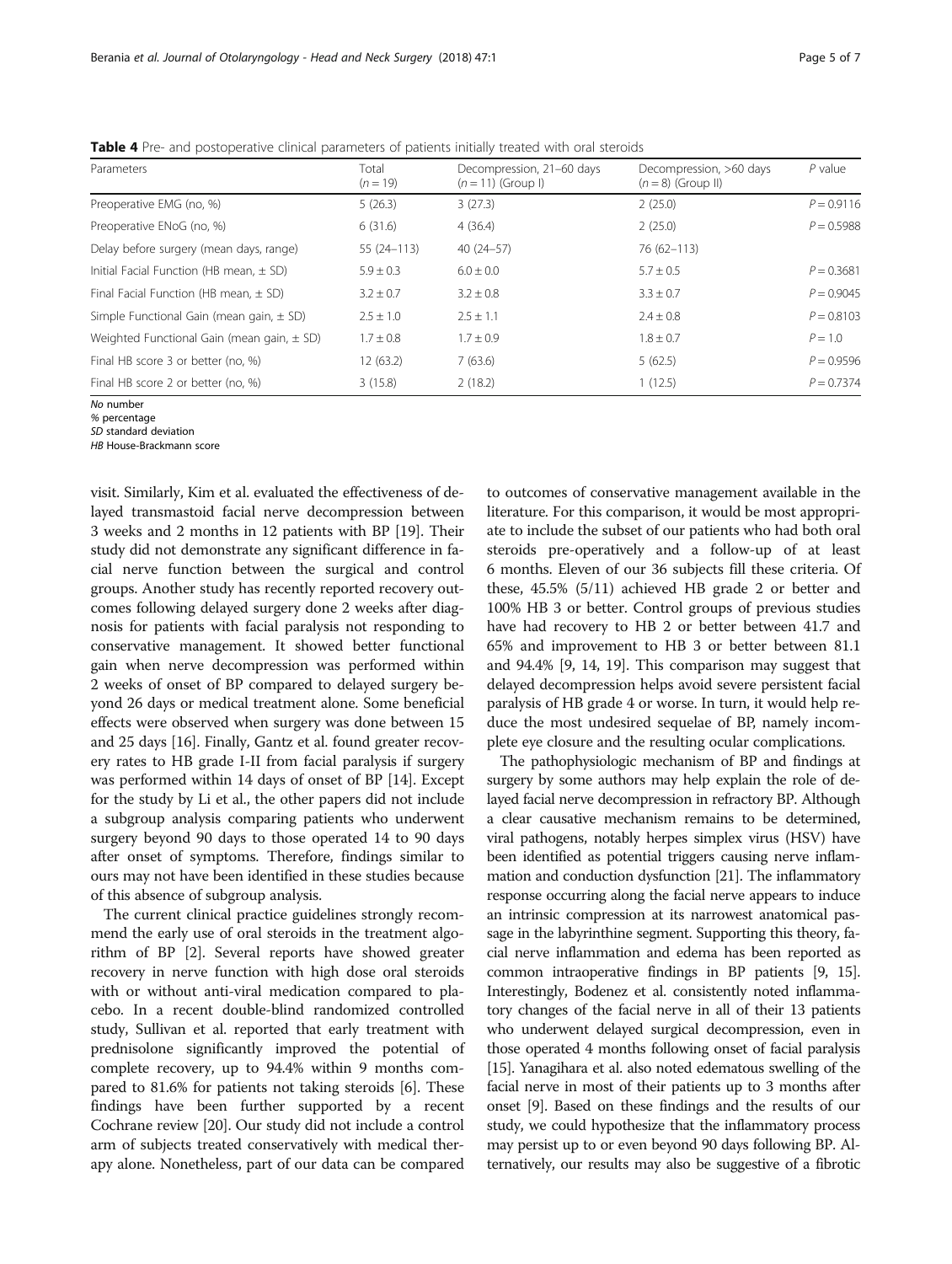<span id="page-5-0"></span>remodeling process following inflammation that can maintain intrinsic compression on the nerve, which would then be relieved following surgical decompression [\[22\]](#page-6-0).

A mild correlation was found between length of follow-up and improvement in facial nerve function. This finding corroborates the clinical observation that facial nerve function can still improve up to 6 months after an episode of Bell's palsy [5].

The optimal surgical approach to decompress the facial nerve is still debated. According to Cannon et al., facial nerve decompression should be achieved within 2 weeks of onset of BP using the middle fossa approach. Their study revealed improvement rates of 71% with low morbidity [10]. Other studies have reported good results and improved nerve recovery with the transmastoid approach [9, [13](#page-6-0), [23](#page-6-0)–[25\]](#page-6-0). In our study, all patients underwent transmastoid surgical decompression surgery as it was the preferred approach of the senior neurotologist (JJD).

Our study shows several limitations including its retrospective nature, a low proportion of patients having had pre-operative ENoG and EMG evaluations, and the absence of a control group treated with medical management alone. Electrophysiological assessment of facial nerve function was not available for all patients due to limited resources in primary and secondary centers in addition to delayed referral to our tertiary care center. We were not able to confirm that all our patients had >90% denervation prior to surgery. There is therefore a risk of overestimating the impact of delayed decompression. Moreover, although considered the most commonly used tool for the clinical assessment of facial nerve function, the HB grading scale has inherent limitations regarding its subjectivity, reliability, and longitudinal applicability [[26](#page-6-0)]. These limitations of the HB scale were partially offset by having all the patients assessed by the same surgeon pre and post-operatively. Finally, the risk of hearing loss associated with facial nerve decompression is an important consideration to discuss with patients prior to surgical intervention. Significant traumatic sensorineural hearing loss is estimated between 2 and 5% [[19](#page-6-0)]. In the present study, hearing assessment data was not consistently available, and no conclusions could be drawn regarding the rate of postoperative hearing loss.

# Conclusion

The present study offers additional evidence that may support the role of delayed decompression surgery for BP. We recommend facial nerve decompression for BP within the first 2 weeks when indicated. Nonetheless, our results suggest that patients with severe BP may benefit from decompression surgery up to 90 days after the onset of symptoms in the absence of an opportunity to proceed earlier to surgery. Further investigation is still required to confirm our findings and to better define the

role of delayed surgical intervention in the treatment algorithm of BP, especially for patients with persistent paralysis beyond 3 months.

#### Abbreviations

BP: Bell's palsy; EMG: Electromyography; ENoG: Electroneuronography; HB: House-Brackmann

#### Acknowledgements

Not applicable.

#### Funding

This study had no findings sources.

#### Availability of data and materials

The datasets used and/or analyzed during the current study are available from the corresponding author on reasonable request.

#### Authors' contributions

IB was involved in data analysis/interpretation, drafting and correction of the manuscript. MA was involved in data acquisition and interpretation. IS was involved in data interpretation and manuscript revision. JJD was involved in manuscript revision. MEN was involved in data analysis/interpretation and manuscript revision. All authors read and approved the final manuscript.

#### Ethics approval and consent to participate

The present study was reviewed and approved by our Institutional Review Board Committee.

### Consent for publication

Not applicable.

#### Competing interests

The authors declare that they have no competing interests.

## Publisher's Note

Springer Nature remains neutral with regard to jurisdictional claims in published maps and institutional affiliations.

## Received: 10 May 2017 Accepted: 15 December 2017 Published online: 04 January 2018

#### References

- 1. Marson AG, Salinas R. Bell's palsy. West J Med. 2000;173(4):266–8.
- 2. Baugh RF, Basura GJ, Ishii LE, Schwartz SR, Drumheller CM, Burkholder R, et al. Clinical practice guideline: Bell's palsy. Otolaryngol Head Neck Surg. 2013; 149(3 Suppl):S1–27.
- 3. Bhatti MT, Schiffman JS, Pass AF, Tang RA. Neuro-ophthalmologic complications and manifestations of upper and lower motor neuron facial paresis. Curr Neurol Neurosci Rep. 2010;10(6):448–58.
- 4. De Seta D, Mancini P, Minni A, Prosperini L, De Seta E, Attanasio G, et al. Bell's palsy: symptoms preceding and accompanying the facial paresis. ScientificWorldJournal. 2014;2014:801971.
- 5. Peitersen E. Bell's palsy: the spontaneous course of 2,500 peripheral facial nerve palsies of different etiologies. Acta Otolaryngol Suppl. 2002;549:4–30.
- 6. Sullivan FM, Swan IR, Donnan PT, Morrison JM, Smith BH, McKinstry B, et al. Early treatment with prednisolone or acyclovir in Bell's palsy. N Engl J Med. 2007;357(16):1598–607.
- 7. Engstrom M, Berg T, Stjernquist-Desatnik A, Axelsson S, Pitkaranta A, Hultcrantz M, et al. Prednisolone and valaciclovir in Bell's palsy: a randomised, double-blind, placebo-controlled, multicentre trial. Lancet Neurol. 2008;7(11):993–1000.
- 8. Salinas RA, Alvarez G, Daly F, Ferreira J. Corticosteroids for Bell's palsy (idiopathic facial paralysis). Cochrane Database Syst Rev. 2010;3:CD001942. 9. Yanagihara N, Hato N, Murakami S, Honda N. Transmastoid decompression
- as a treatment of bell palsy. Otolaryngol Head Neck Surg. 2001;124(3):282–6.
- 10. Cannon RB, Gurgel RK, Warren FM, Shelton C. Facial nerve outcomes after middle fossa decompression for Bell's palsy. Otol Neurotol. 2015;36(3):513–8.